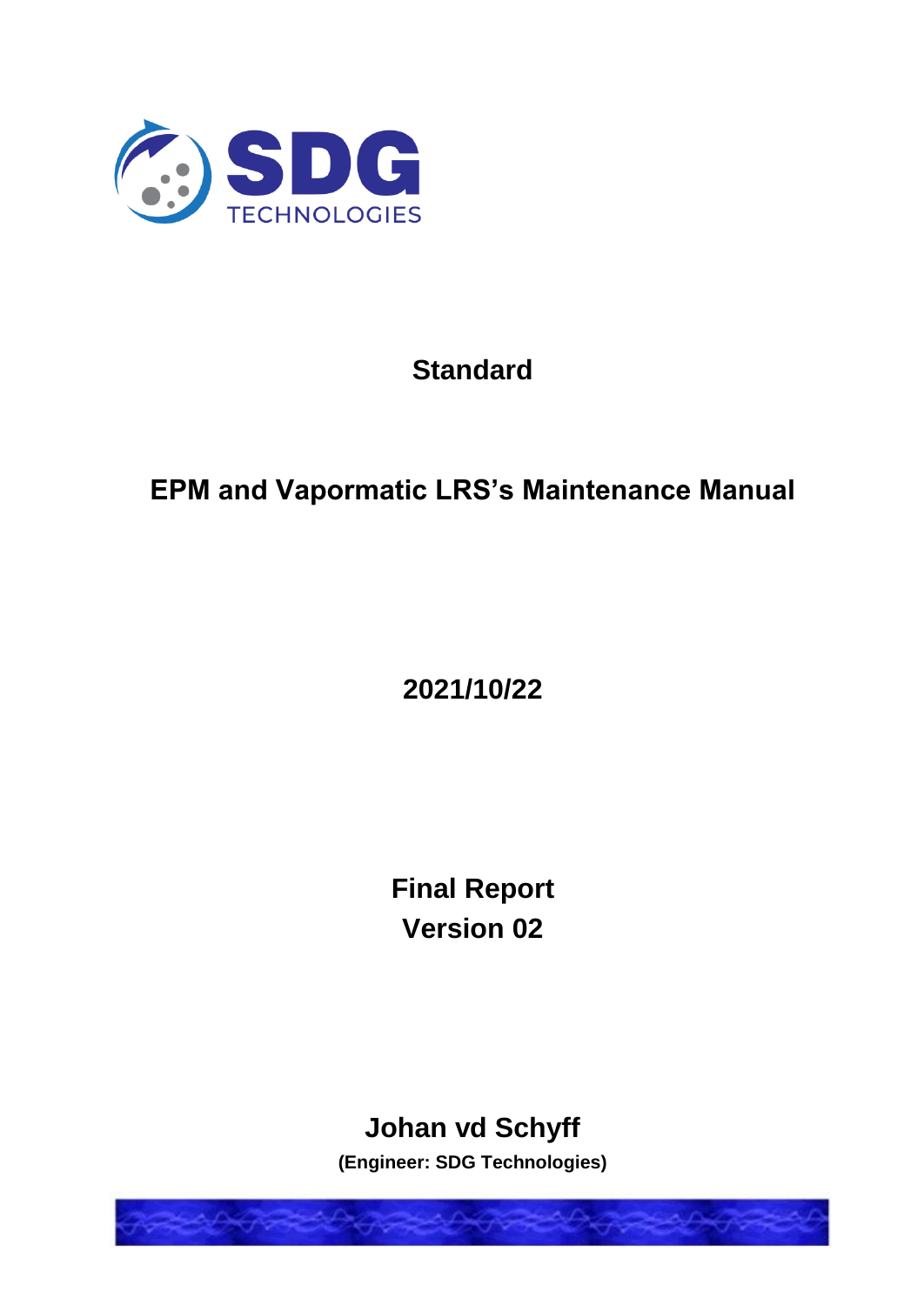*No*

*Title*

**LRS\_Maintenance Manual\_V12**

*Date*

**22 October 21**

# **EPM and Vapormatic LRS's Maintenance Manual**



#### *Executive Summary*

In this document schedules with different services are being laid out for maintaining EPM and Vapormatic Liquid Resistance Starters such as:

- Major Service, once in every three years
- Minor Service, once a year

In the document information is provided on what the correct quality of water is that should be used and when to replace the electrolyte.



Maintance manual for EPM LRS nce manual for EPM LRS<br>and Vapormatic's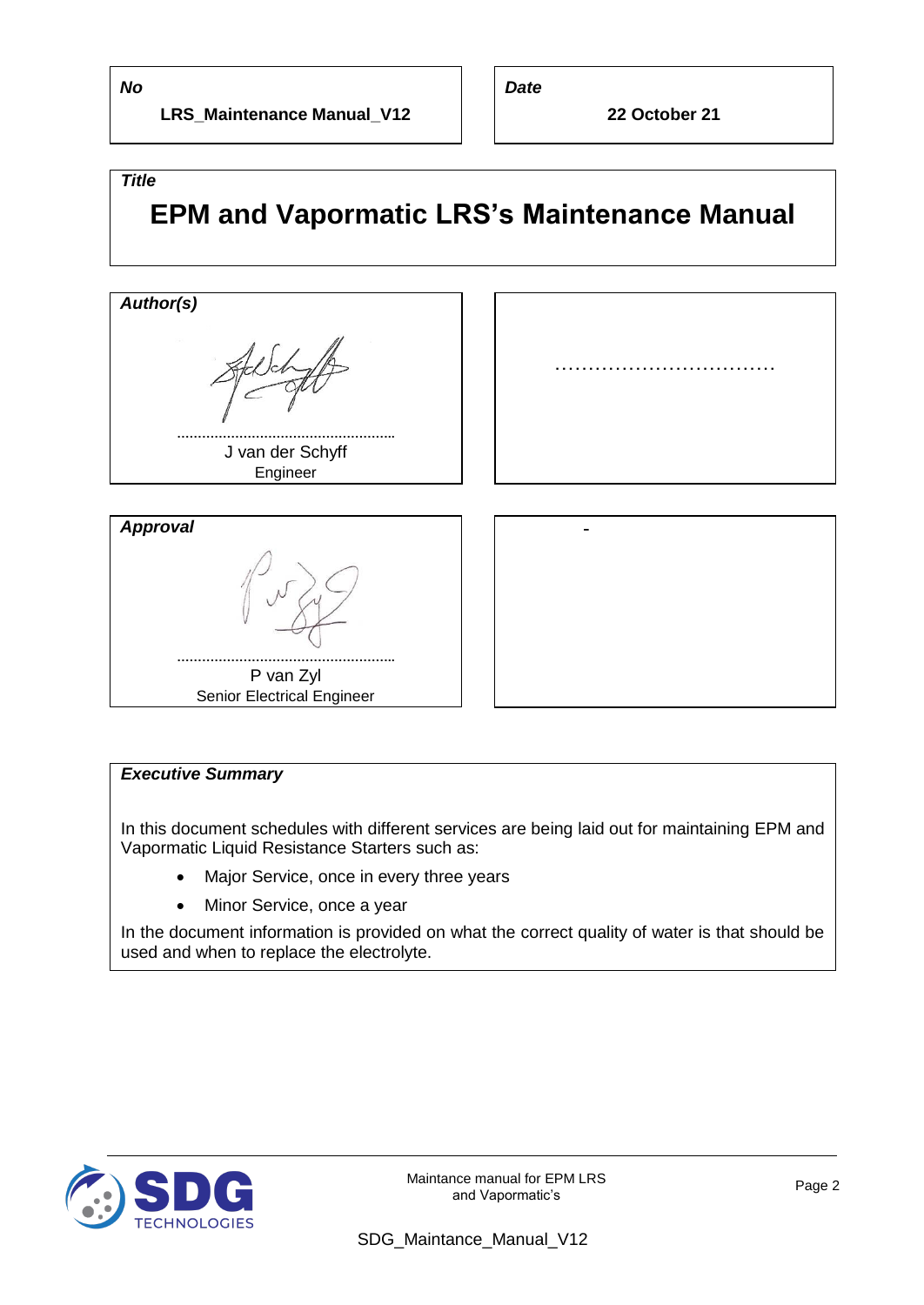#### **LIMITATIONS**

SDG Technologies, its servants, agents or contractors shall not be liable for any loss or damage of any kind (including consequential loss) suffered by the Client or any loss or damage of any kind (including consequential loss) suffered by any third party, howsoever such loss or damage may have been caused or sustained and whether or not as a result of the negligence or breach of contract (whether fundamental or otherwise) or other wrongful act of SDG Technologies, any of its servants, agents or contractors. The Client, by acting on this report, accepts these terms and conditions, indemnifies and holds SDG Technologies, its servants, agents, and contractors harmless against all such loss or damage.

#### Amendment History

| Rev | Date                  | <b>Details</b>                                              | <b>Distribution</b> |
|-----|-----------------------|-------------------------------------------------------------|---------------------|
| 1.0 |                       | 2019/09/18   EPM and Vapormatic LRS's Maintenance<br>Manual |                     |
| 2.0 | 2021/10/22   Revision |                                                             |                     |
|     |                       |                                                             |                     |

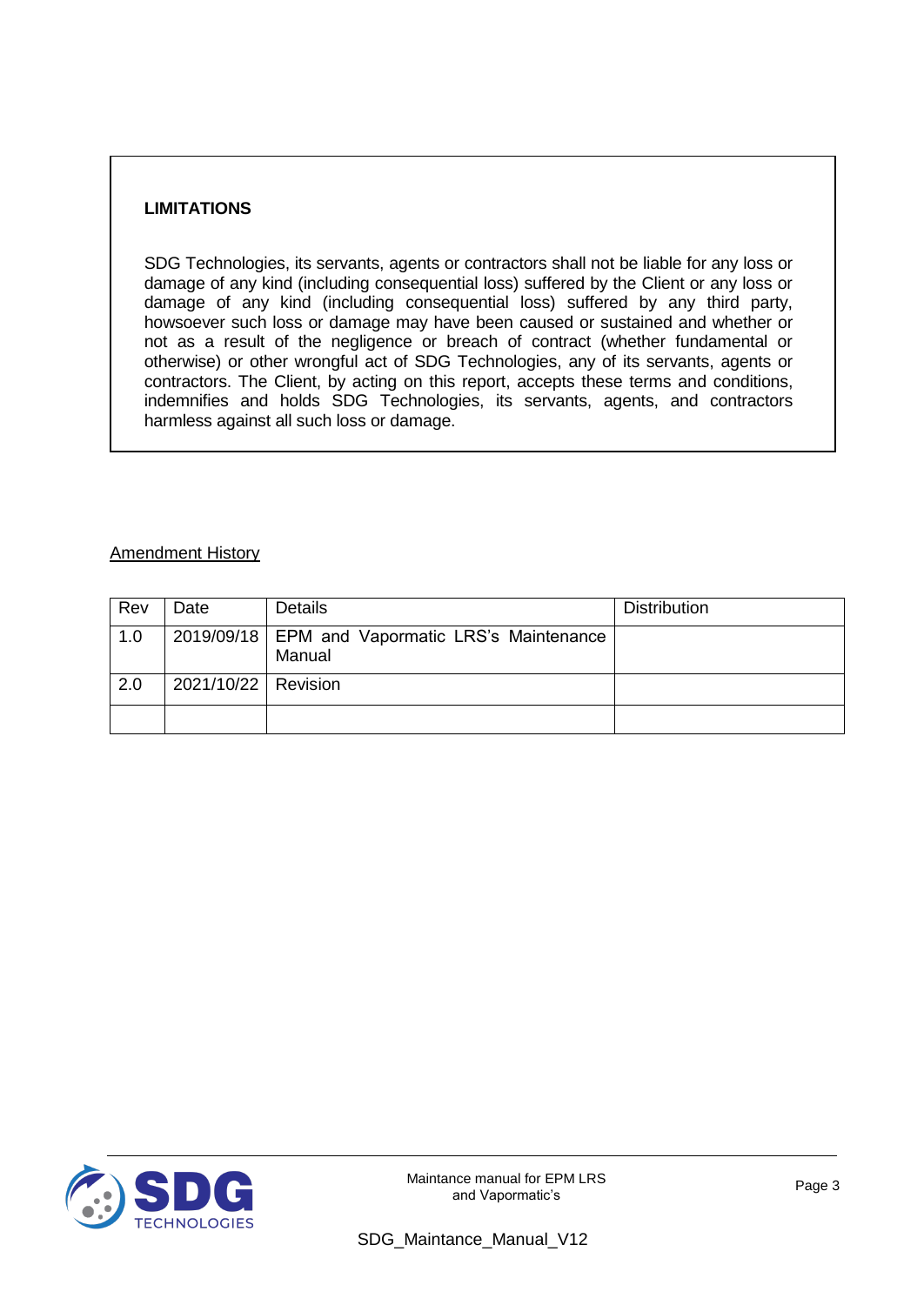## **TABLE OF CONTENTS**

| <b>Item</b> | <u> 1989 - Johann Stoff, deutscher Stoff, der Stoff, der Stoff, der Stoff, der Stoff, der Stoff, der Stoff, der S</u> | Page |
|-------------|-----------------------------------------------------------------------------------------------------------------------|------|
|             |                                                                                                                       |      |
|             | 2. SERVICE SCHEDULES FOR EPM LIQUID RESISTANCE STARTERS 6                                                             |      |
|             |                                                                                                                       |      |
|             |                                                                                                                       |      |
|             | 3. SERVICE SCHEDULE FOR VAPORMATIC LIQUID STARTERS 7                                                                  |      |
|             |                                                                                                                       |      |
|             |                                                                                                                       |      |
|             |                                                                                                                       |      |
|             | 5. QUALITY OF WATER TO BE USED FOR ELECTROLYTE  9                                                                     |      |
|             | 6. INSPECTING AND REPLACING THE ELECTROLYTE SOLUTION  9                                                               |      |
|             |                                                                                                                       |      |
|             |                                                                                                                       |      |
|             |                                                                                                                       |      |
|             |                                                                                                                       |      |

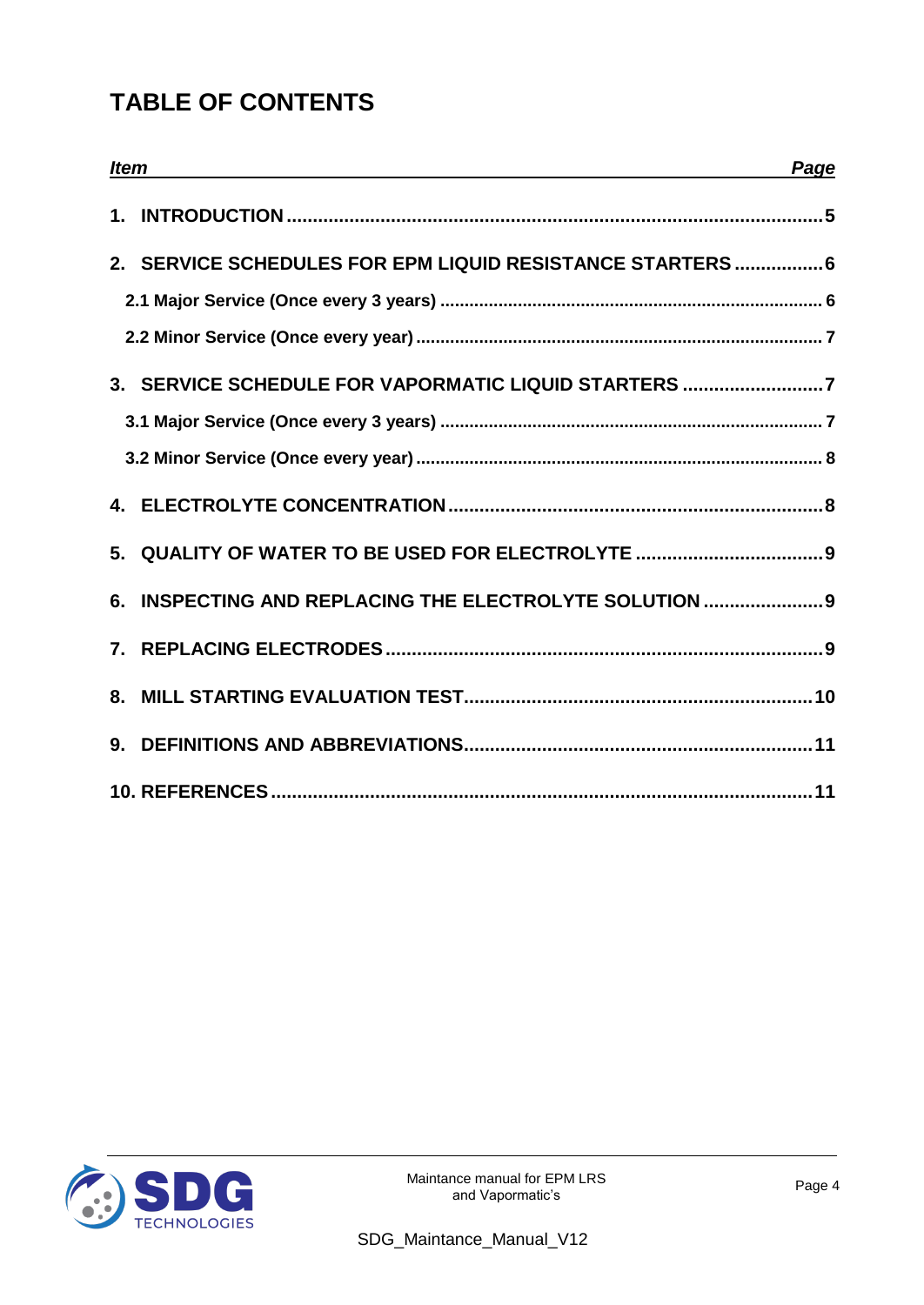## **1. INTRODUCTION**

This document aims to provide clear guidelines for properly taking care of the Liquid Resister Starters in service to ultimately achieve the best reliable service from the equipment as well as the relating equipment.

The aim is to ensure the starter performs as designed and intended to over a continued period of time without introducing damaging torque spikes that easily occur during start-up when the performance of the starter has deteriorated

The information provided is based on collaboration with OEM of liquid starters and own experience. References are being made to the relevant documents and focus is drawn to the case studies done by SDG technologies, (ref 6).



Maintance manual for EPM LRS nce manual for EPM LRS<br>and Vapormatic's Page 5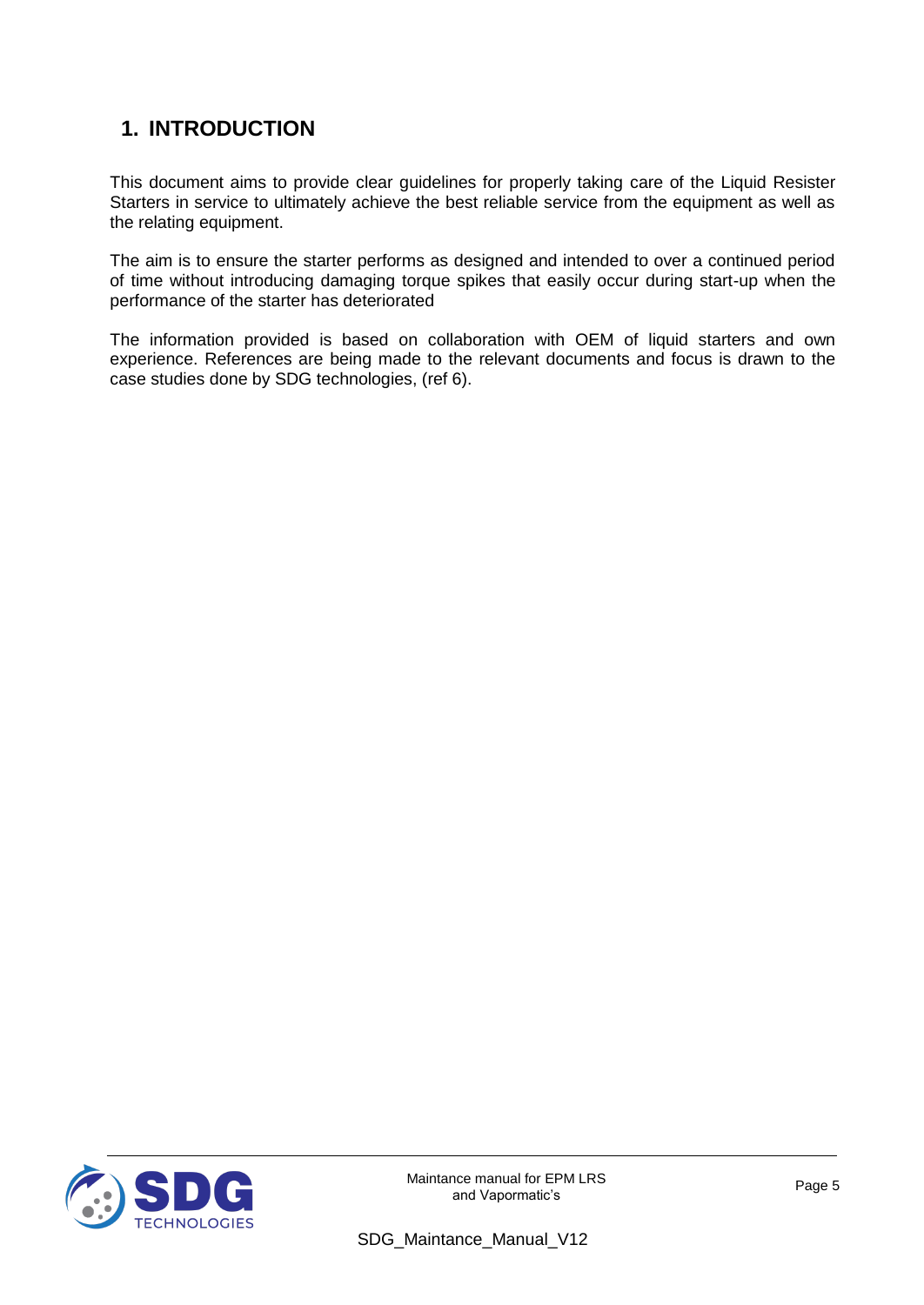#### **2. SERVICE SCHEDULES FOR EPM LIQUID RESISTANCE STARTERS**

The frequency of service is a recommendation based on general and normal plant conditions thus the frequencies might need to be adjusted based on the specific circumstance. For example, if there are on average more than 3 starts per week combined with high dust concentrations leading to more dust accumulation in the electrolyte the Major service frequency will have to be increased to every two years and in worst cases even more frequent.

#### **2.1 Major Service (Once every 3 years)**

- Drain electrolyte from LRS and clean the tank.
- Check medium voltage and low voltage connections within the LRS panel.
- Replace fixed and moving electrodes and check alignment. It is not necessary to replace the electrodes when the Turn-down ratio is still high, >70% of the original value.
- Fill up the LRS with new electrolyte using water as recommended under section 5: Quality of water to be used for electrolyte.
- Service the shorting contactors within the LRS.
- Where applicable, service the bypass contactor on the limiting resistor (note: Enhanced LRS only)
- Inspect the components and steelwork of the LRS and tanks for leakage and excessive rust.
- Check if all control and bus bar connections are tight.
- Grease the drive shaft (worm gear)
- Review the overload protection settings for the electrode drive motor and the stirrer motor.
- Check the setting of the thermostat: 40°C for starting the stirrer motor and 60°C for maximum allowable temperature.
- Conduct a functional test on the mechanical and electrical components.
- Simulate interlocking and tripping functionality.
- Conduct a Mill Starting Evaluation test which includes the following. (SDG provide this service)
	- o Measuring conductivity and temperature.
	- $\circ$  Torque measurements validate the electrolyte concentration and assessing the magnitude of torque spikes.
	- o Determining the TDR (turn down ratio) of the LRS which is the performance criteria of the LRS and the electrodes.
	- o Recommendations on how to improve the LRS for optimal working conditions.



Maintance manual for EPM LRS nce manual for EPM LRS<br>and Vapormatic's Page 6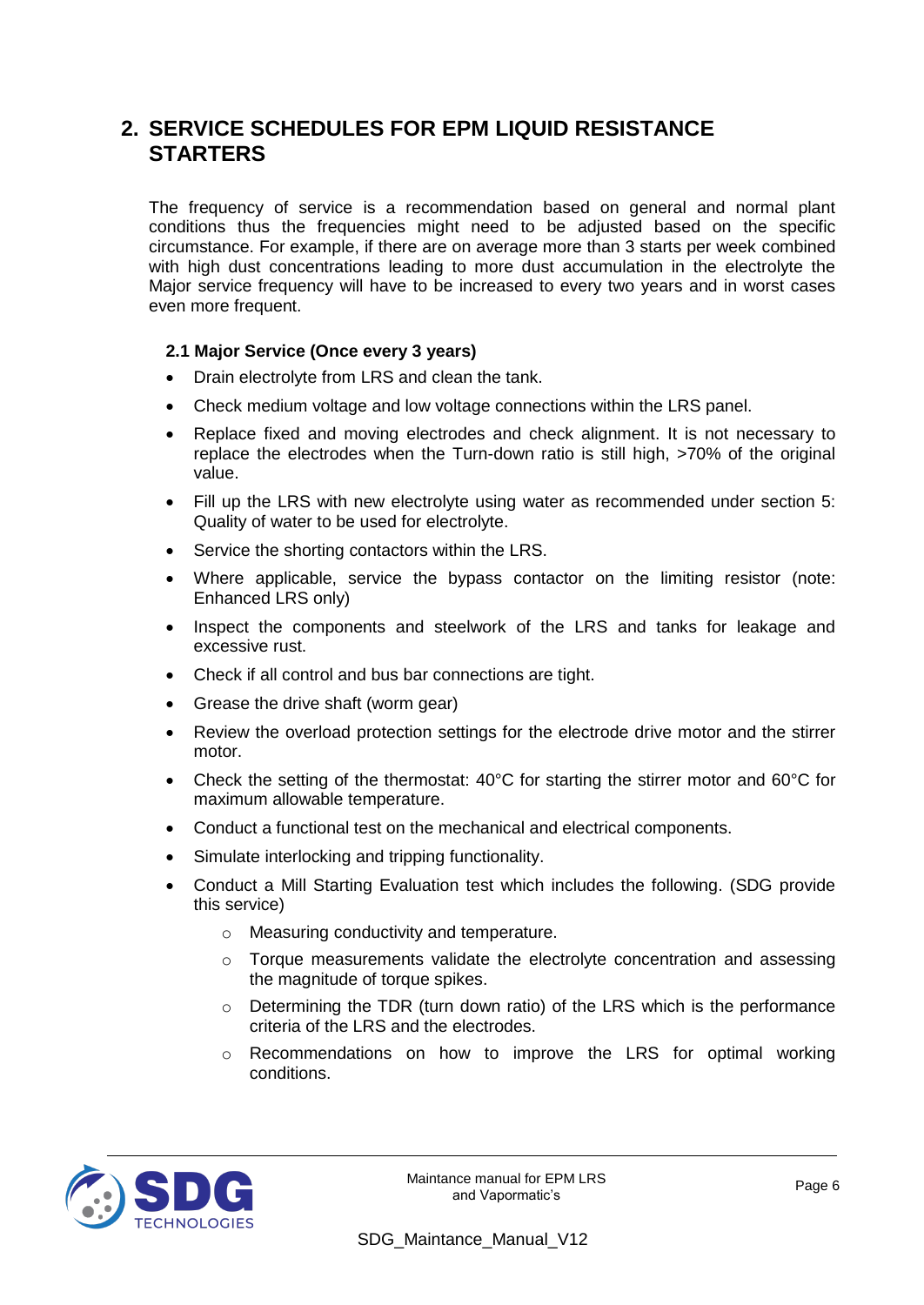#### **2.2 Minor Service (Once every year)**

- Conduct inspection of the contamination of the electrolyte.
- Conduct a visual inspection of the components and steelwork.
- Check if all control and busbars' connection are tight.
- Grease the drive shaft (worm gear)
- Inspect the medium voltage and low voltage connections within LRS panels.
- Conduct a functional test on the mechanical and electrical components.
- Simulate interlocking and tripping functionality.
- Conduct a Mill Starting Evaluation test which includes the following. (SDG provides this service)
	- o Measuring conductivity and temperature.
	- o Torque measurements to validate the electrolyte concentration and assessing the magnitude of torque spikes.
	- $\circ$  Determining the TDR (turn down ratio) of the LRS which is the performance criteria of the LRS and the electrodes, an important function to project the period for the next major service.
	- o Recommendations on how to improve the LRS for optimal working conditions.

#### **3. SERVICE SCHEDULE FOR VAPORMATIC LIQUID STARTERS**

#### **3.1 Major Service (Once every 3 years)**

- Drain electrolyte from Vapormatic and clean the tank.
- Check medium voltage and low voltage connections within the LRS panel.
- Replace electrodes when showing too much degradation.
- Fill up the tanks with new electrolytes using water as recommended under section 5: Quality of water to be used for electrolyte and take samples of each tank for conductivity testing.
- Service the shorting contactors within the Vapormatic.
- Where applicable, service the stage 2/parallel switching contactor
- Inspect the components and steelwork of the Vapormatic and tanks for leakage and excessive rust.
- Check if all control and bus bar connections are tight.
- Simulate interlocking and tripping functionality.
- Conduct a Starting Evaluation test which includes the following. (SDG provides this service)
	- o Measuring conductivity and temperature with tanks being opened or by measuring the samples.
	- $\circ$  Torque measurements validate the electrolyte concentration and assessing the magnitude of torque spikes.

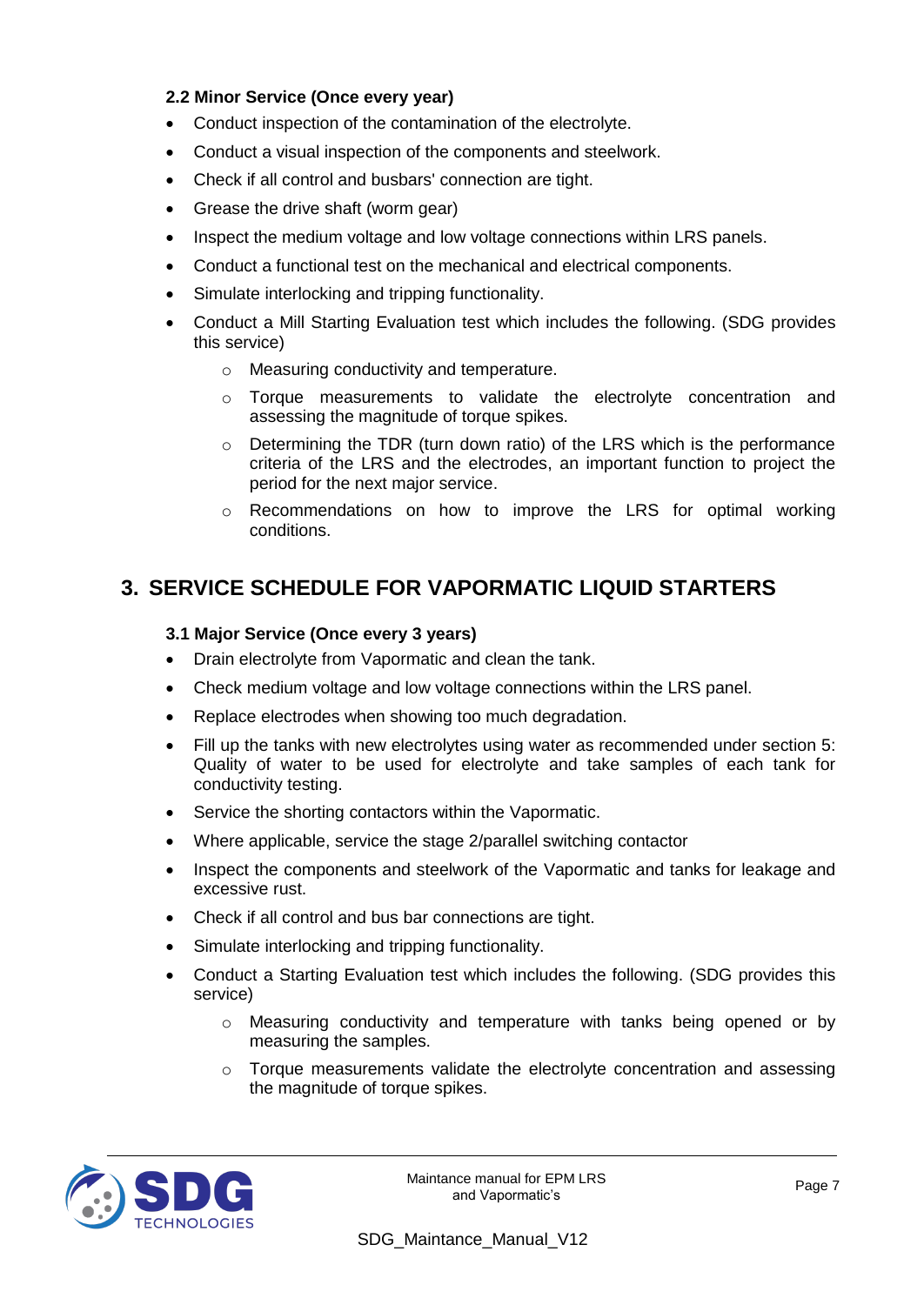- $\circ$  Determining the TDR (turn down ratio) of the starter which is the performance criteria of the starter and the electrodes.
- $\circ$  Recommendations on how to improve the starter for optimal working conditions.

#### **3.2 Minor Service (Once every year)**

- Inspect the contamination of the electrolyte.
- Conduct a visual inspection of the components and the steelwork.
- Check if all control and busbars connection is tight.
- Inspect the medium voltage and low voltage connections within the panels.
- Simulate interlocking and tripping functionality.
- Conduct a Starting Evaluation test which includes the following. (SDG provides this service)
	- $\circ$  Measuring conductivity and temperature, only if samples can be taken.
	- o Torque measurements to validate the electrolyte concentration and assessing the magnitude of torque spikes.
	- $\circ$  Determining the TDR (turn down ratio) of the starter which is the performance criteria of the starter and the electrodes.
	- $\circ$  Recommendations on how to improve the starter for optimal working conditions.

## **4. ELECTROLYTE CONCENTRATION**

The required electrode concentration is dependent upon several factors.

The motor rotor current is considered, including the maximum and minimum torque required during start-up.

If the concentration of soda ash is too high, it will increase the starting torque which will reduce the service life of the mill's gearbox and shafts.

If the concentration of soda ash is too low, it will decrease the starting torque but the mill will struggle to pull away and increase the shorting spike, which will reduce the service life of the gearbox and shaft of the mill.

In both cases, if the concentration is too high or too low an arc flash may occur.

The starting torque should be between 110% and 140% of rated torque.

The concentration of soda ash in the electrolyte also depends on the temperature range in which the mill can start to stay within the safe start-up torque range. It is therefore important to establish the electrolyte concentration in combination with setting the temperature range for each application. This can be done with a start-up torque test done by SDG Technologies.

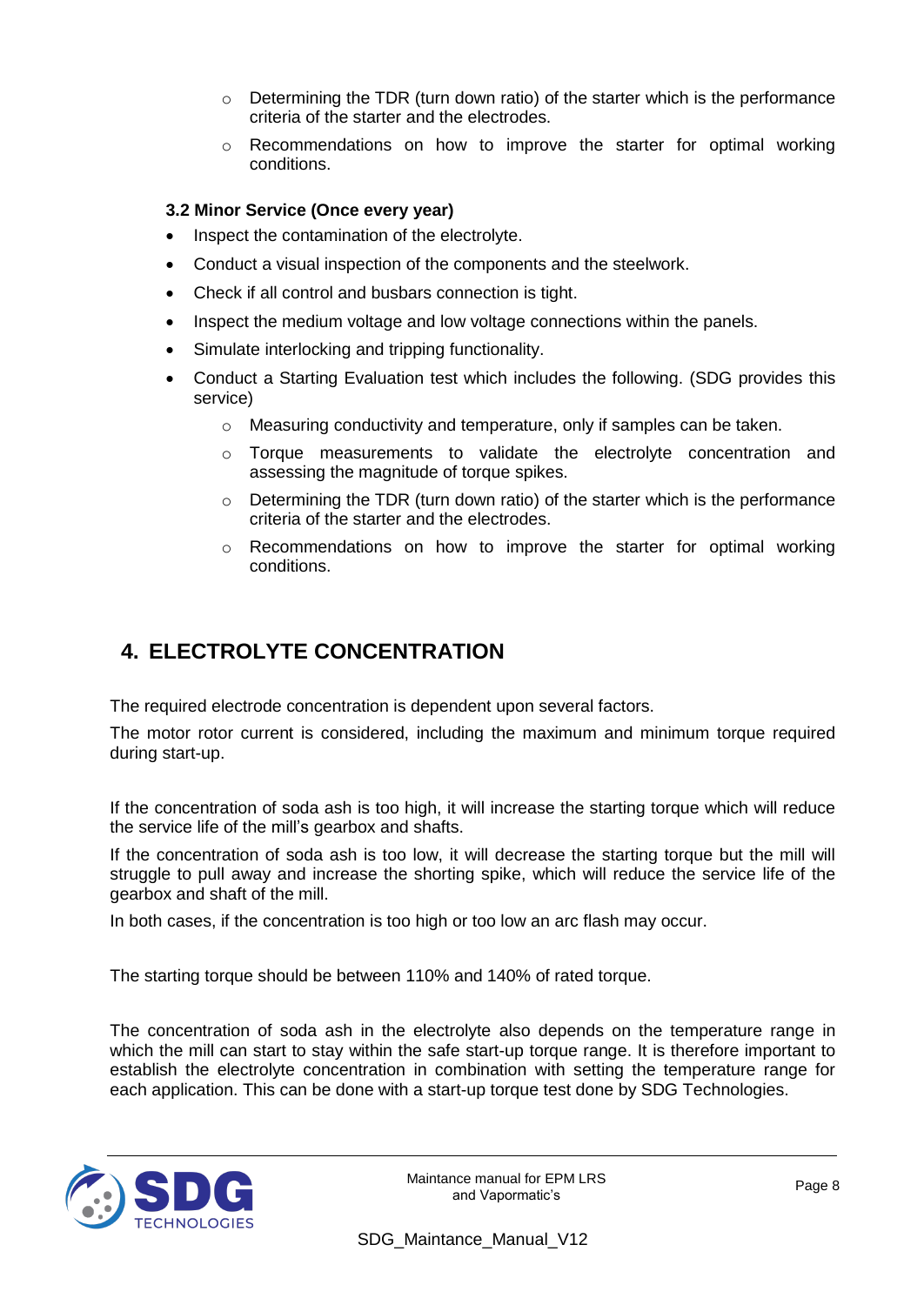## **5. QUALITY OF WATER TO BE USED FOR ELECTROLYTE**

It is recommended to use demineralized water for making up the electrolyte as any minerals that are present will react to the electrode surfaces during current transfer. The result is that a layer with lower conductivity forms on the surface of the electrodes, which cause the final resistance not to be as low as with new/clean electrodes.

The recommend water quality is as follows:

- Total Hardness (mg/l as CaCO3) to be less than 20
- Conductivity in  $\mu$ S/cm to be less than 50
- TDS at 105°C mg/l to be less than 50

### **6. INSPECTING AND REPLACING THE ELECTROLYTE SOLUTION**

Before replacing the electrolyte solution, first inspect the electrolyte for contamination.

The service life of the electrodes and the electrolyte, depend on the quality of water used for the electrolyte solution and the contamination of the electrolyte.

Low-quality water and high contamination can reduce the service life of the electrode to as little as 6-months and low contamination of the electrolyte can help to achieve a service life of the electrodes of more than 3 years.

Oli should be added to the electrolyte solution to reduce vaporization and contamination. Filters can be added to the LRS panel louvers to reduce the contamination.

### **7. REPLACING ELECTRODES**

Replacing electrodes should be done when the TDR is too low and or when the shorting spike is dangerously high.

Electrodes should never be older than 10 years. (Helmke Liquid Resistance Starter) (ref 3)

The electrodes must not be kept dry for more than one day, otherwise, the brown surface layer would lose its property of conductance and become isolating. (Helmke Liquid Resistance Starter) (ref 3)



Maintance manual for EPM LRS nce manual for EPM LRS<br>and Vapormatic's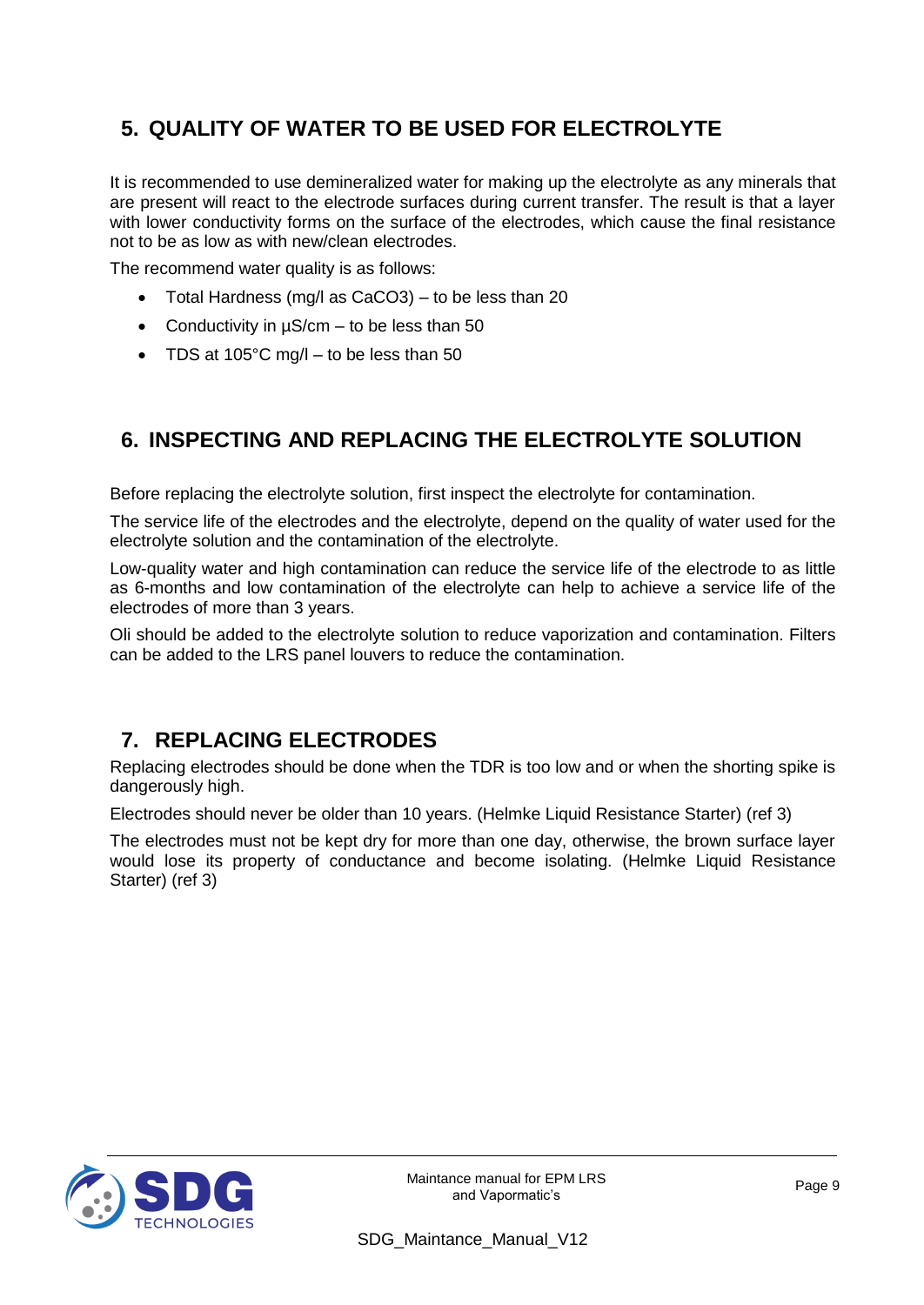## **8. MILL STARTING EVALUATION TEST**

SDG Technologies provides a service which is called the Mill Start-up Evaluation test, which measures the current and voltages on the rotor circuit of the motor during the start-up cycle. From the measurements, the following information is being determined.

- The torque trace of a start-up showing all the torque spikes generated during the startup.
- The Speed of the mill during the start-up cycle.
- The resistance trace of the LRS during the start-up cycle.
- The TDR (turn down ratio, maximum vs minimum resistance) of the LRS and when it is recommended to replace electrodes.
- The temperature range in which the mill can be started which will result in a safe start.
- The recommending concentration for the electrolyte with the preferred temperature range.
- Recommendations to improve the LRS performance.

SDG Technologies also provides a product called the MillSafeStart. More on the MillSafeStart in LRS evaluation reference document (ref 5)



Maintance manual for EPM LRS nce manual for EPM LRS<br>and Vapormatic's Page 10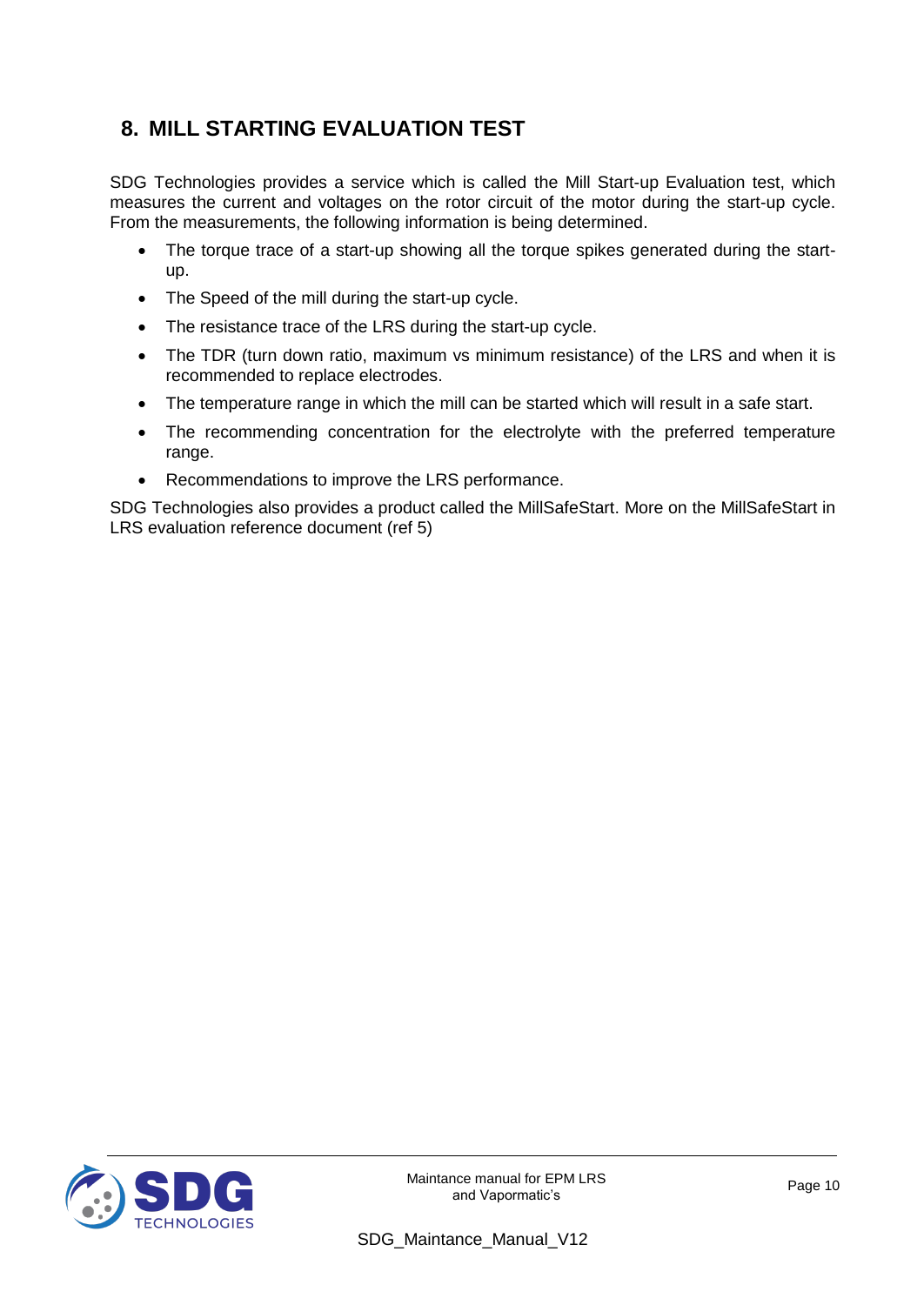## **9. DEFINITIONS AND ABBREVIATIONS**

- LRS Liquid Resistance Starter. A variable resistor inserted in series with a wound-rotor motor during starting. The resistance is obtained by passing the current through an electrolyte solution.
- Tag Air-gap Torque. The torque exerted on the motor rotor by the magnetic field in the stator.
- ESLT Equivalent Shock Load Torque. The allowance must be added to the Tag (air-gap torque) to allow for mechanical system response and still be within safety margins.
- TDR It is the ratio of the maximum resistance measured to the minimum resistance measured
- S.C. Sodium Carbonate also called Soda Ash

#### **10. REFERENCES**

- 1) Hamilton, R.S. & Dr. Wainwright K.A. & Diering R.P. (2006). Lessons learned from recent failures of gear drives on mills in South Africa, SAG conference 2006 Vancouver
- 2) (n.d.). *EPM Starters for Slip-Ring Motors 550 kW to 20 000 kW.* R.W.W. Engineering.
- 3) (n.d.). *Helmke Liquid Resistance Starter.* Helmke Orbis GimbH.
- 4) Kennedy, S. (5/02/2015). *Maintenance to Liquid Resistance Starters.* AngloAmerican.
- 5) Johan van der Schyff, SDG Technologies, LRS\_Evaluation Reference Document\_V102
- 6) Paul van Zyl, SDG Technologies, CaseStudy\_Voyager\_TDR\_V10